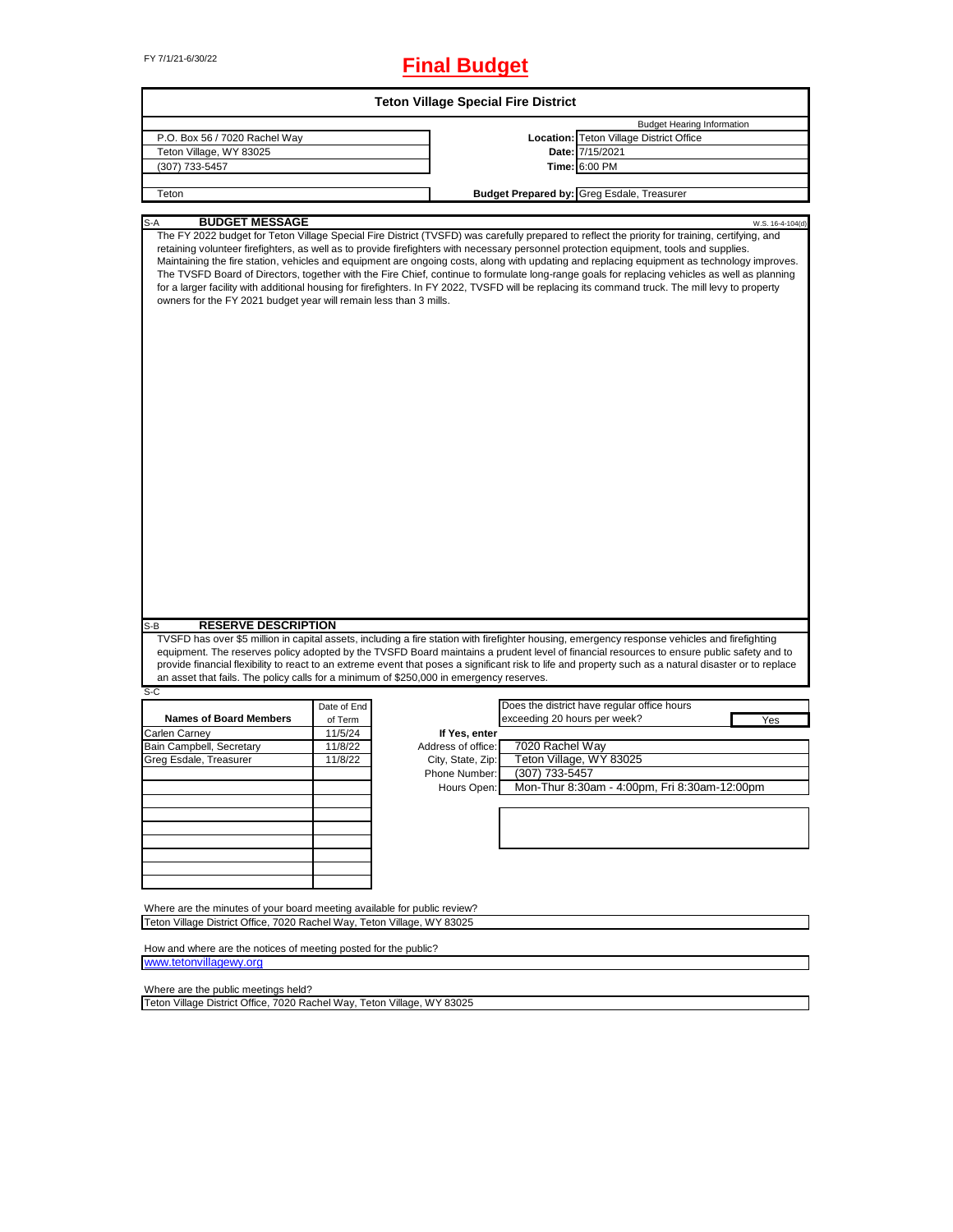### **FINAL BUDGET SUMMARY**

|       | <b>OVERVIEW</b>                                             | 2019-2020<br>Actual | 2020-2021<br>Estimated | 2021-2022<br>Proposed | Final Approval |
|-------|-------------------------------------------------------------|---------------------|------------------------|-----------------------|----------------|
|       |                                                             |                     |                        |                       |                |
| $S-1$ | <b>Total Budgeted Expenditures</b>                          | \$1,072,788         | \$494.245              | \$848.344             | \$848,344      |
| $S-2$ | <b>Total Principal to Pay on Debt</b>                       | \$0                 | \$0                    | \$0                   | \$0            |
| $S-3$ | <b>Total Change to Restricted Funds</b>                     | \$0                 | \$233,688              | \$38,541              | \$38,541       |
|       |                                                             |                     |                        |                       |                |
| $S-4$ | <b>Total General Fund and Forecasted Revenues Available</b> | \$1,396,827         | \$1,503,462            | \$1,490,514           | \$1,658,557    |
|       |                                                             |                     |                        |                       |                |
| $S-5$ | Amount requested from County Commissioners                  | \$643.887           | \$716.280              | \$814.390             | \$815,111      |
|       |                                                             |                     |                        |                       |                |
| $S-6$ | <b>Additional Funding Needed:</b>                           |                     |                        | \$0                   | \$0            |

|                   | <b>REVENUE SUMMARY</b>                                                            | 2019-2020        | 2020-2021        | 2021-2022                                  | <b>Final Approval</b> |
|-------------------|-----------------------------------------------------------------------------------|------------------|------------------|--------------------------------------------|-----------------------|
|                   |                                                                                   | Actual           | Estimated        | Proposed                                   |                       |
|                   |                                                                                   |                  |                  |                                            |                       |
| $S-7$             | <b>Operating Revenues</b>                                                         | \$20,012         | \$19,860         | \$20,880                                   | \$20,880              |
| $S-8$             | Tax levy (From the County Treasurer)                                              | \$643,887        | \$716,280        | \$814,390                                  | \$815,111             |
| $S-9$             | <b>Government Support</b>                                                         | \$0              | \$0              | \$0                                        | \$0                   |
| $S-10$            | Grants                                                                            | \$0              | \$0              | \$0                                        | \$0                   |
| $S-11$            | Other County Support (Not from Co. Treas.)                                        | \$0              | \$0              | \$0                                        | \$0                   |
| $S-12$            | <b>Miscellaneous</b>                                                              | \$26,193         | \$60,587         | \$6,000                                    | \$6,000               |
| $S-13$            | <b>Other Forecasted Revenue</b>                                                   | \$0              | \$0              | \$0                                        | \$0                   |
|                   |                                                                                   |                  |                  |                                            |                       |
| $S-14$            | <b>Total Revenue</b>                                                              | \$690,092        | \$796,727        | \$841.270                                  | \$841,991             |
| FY 7/1/21-6/30/22 |                                                                                   |                  |                  | <b>Teton Village Special Fire District</b> |                       |
|                   | <b>EXPENDITURE SUMMARY</b>                                                        | 2019-2020        | 2020-2021        | 2021-2022                                  | <b>Final Approval</b> |
|                   |                                                                                   | Actual           | Estimated        | Proposed                                   |                       |
|                   |                                                                                   |                  |                  |                                            |                       |
| $S-15$            | <b>Capital Outlay</b>                                                             | \$488,631        | \$8,230          | \$85,000                                   | \$85,000              |
| $S-16$            | <b>Interest and Fees On Debt</b>                                                  | \$0              | \$0              | \$0                                        | \$0                   |
| $S-17$            | <b>Administration</b>                                                             | \$55,668         | \$54,869         | \$69,700                                   | \$69,700              |
| $S-18$            | <b>Operations</b>                                                                 | \$438,547        | \$334,952        | \$506,250                                  | \$506,250             |
| $S-19$            | <b>Indirect Costs</b>                                                             | \$45,048         | \$51,300         | \$57,500                                   | \$57,500              |
| S-20R             | <b>Expenditures paid by Reserves</b>                                              | \$44,894         | \$44,894         | \$129,894                                  | \$129,894             |
| $S-20$            | <b>Total Expenditures</b>                                                         | \$1,072,788      | \$494,245        | \$848,344                                  | \$848,344             |
|                   |                                                                                   |                  |                  |                                            |                       |
|                   |                                                                                   | 2019-2020        | 2020-2021        | 2021-2022                                  |                       |
|                   |                                                                                   |                  |                  |                                            |                       |
|                   | <b>DEBT SUMMARY</b>                                                               | Actual           | Estimated        | Proposed                                   | <b>Final Approval</b> |
|                   |                                                                                   |                  |                  |                                            |                       |
| $S-21$            | <b>Principal Paid on Debt</b>                                                     | \$0              | \$0              | \$0                                        | \$0                   |
|                   |                                                                                   |                  |                  |                                            |                       |
|                   |                                                                                   | 2019-2020        | 2020-2021        | 2021-2022                                  |                       |
|                   | <b>CASH AND INVESTMENTS</b>                                                       | Actual           | Estimated        | Proposed                                   | <b>Final Approval</b> |
|                   |                                                                                   |                  |                  |                                            |                       |
| $S-22$            | <b>TOTAL GENERAL FUNDS</b>                                                        | \$706,735        | \$706,735        | \$649,244                                  | \$816,566             |
|                   |                                                                                   |                  |                  |                                            |                       |
|                   | <b>Summary of Reserve Funds</b>                                                   |                  |                  |                                            |                       |
| $S-23$            |                                                                                   |                  |                  |                                            |                       |
| $S-24$            | <b>Beginning Balance in Reserve Accounts</b><br>a. Sinking and Debt Service Funds | \$33,199         | \$33,199         | \$33,199                                   | \$33,199              |
|                   |                                                                                   |                  |                  |                                            |                       |
| $S-25$<br>$S-26$  | b. Reserves<br>c. Bond Funds                                                      | \$494,838<br>\$0 | \$494,838<br>\$0 | \$728,526<br>\$0                           | \$728,526<br>\$0      |
|                   |                                                                                   |                  |                  |                                            |                       |
|                   | Total Reserves (a+b+c)                                                            | \$528,037        | \$528,037        | \$761,725                                  | \$761,725             |
| $S-27$            | Amount to be added                                                                |                  |                  |                                            |                       |
| $S-28$            | a. Sinking and Debt Service Funds                                                 | \$44.894         | \$44.894         | \$44.894                                   | \$44,894              |
| $S-29$            | b. Reserves                                                                       | \$0              | \$233,688        | \$123,541                                  | \$123,541             |
| $S-30$            | c. Bond Funds                                                                     | \$0              | \$0              | \$0                                        | \$0                   |
|                   | Total to be added (a+b+c)                                                         | \$44,894         | \$278,582        | \$168,435                                  | \$168,435             |
| $S-31$            | Subtotal                                                                          | \$572,931        | \$806,619        | \$930,160                                  | \$930,160             |

S-33 **TOTAL RESERVES AT END OF FISCAL YEAR** \$528,037 \$761,725 \$800,266 \$800,266

*Budget Officer / District Official (if not same as "Submitted by")*

Date adopted by Special District

Teton Village, WY 83025 **DISTRICT ADDRESS:** P.O. Box 56 / 7020 Rachel Way **PREPARED BY:** Greg Esdale, Treasurer

**DISTRICT PHONE:** (307) 733-5457

*End of Summary*

1/23/19 *Form approved by Wyoming Department of Audit, Public Funds Division Prepared in compliance with the Uniform Municipal Fiscal Procedures Act (W.S. 16-4-101 through 124) as it applies.*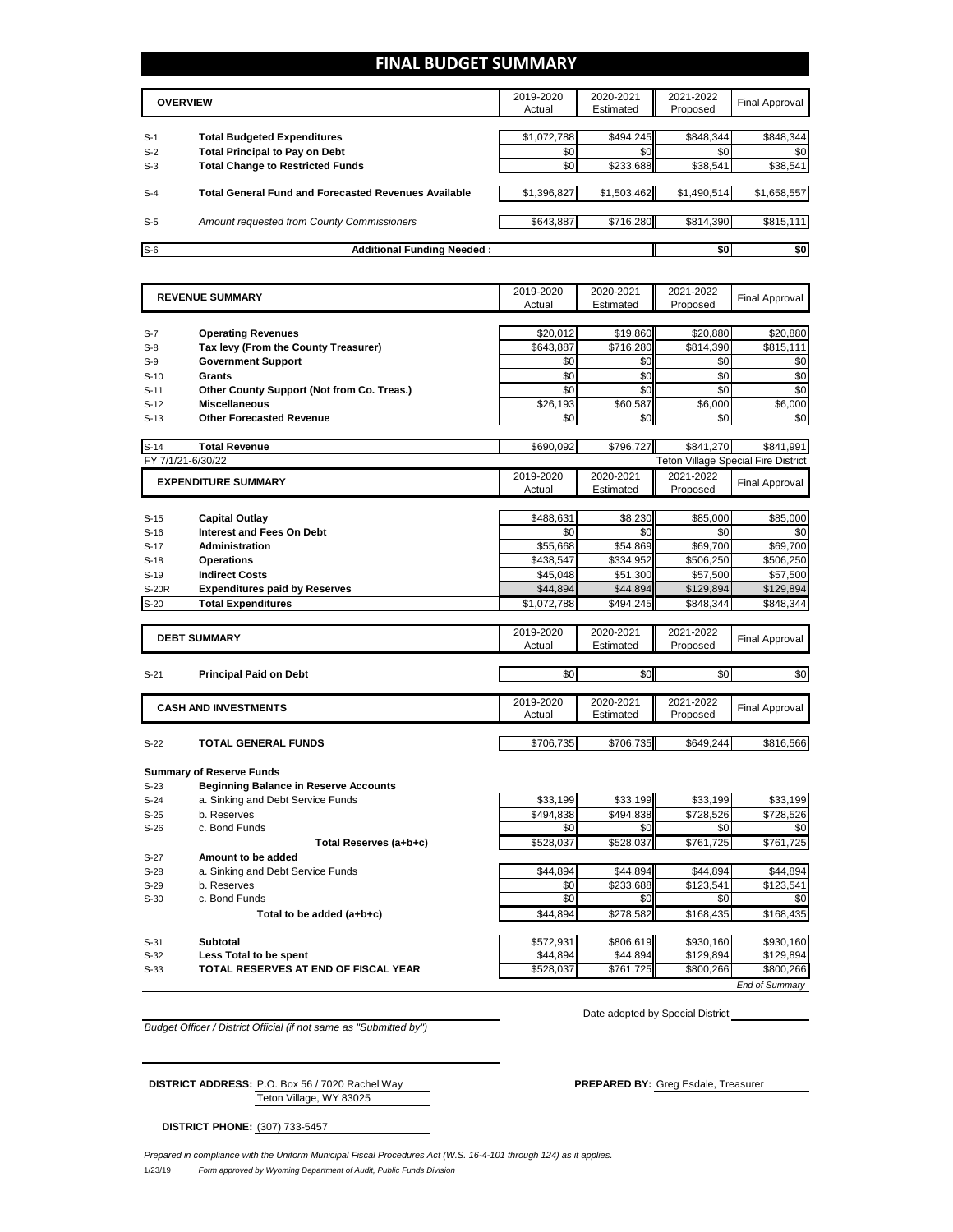# **Final Budget**

|                    | <b>Teton Village Special Fire District</b>                                |                  |           |           | <b>FYE</b> | 6/30/2022             |
|--------------------|---------------------------------------------------------------------------|------------------|-----------|-----------|------------|-----------------------|
|                    | <b>NAME OF DISTRICT/BOARD</b>                                             |                  |           |           |            |                       |
|                    |                                                                           |                  |           |           |            |                       |
|                    | PROPERTY TAXES AND ASSESSMENTS                                            |                  |           |           |            |                       |
|                    |                                                                           |                  |           |           |            |                       |
|                    |                                                                           | <b>DOA Chart</b> | 2019-2020 | 2020-2021 | 2021-2022  | <b>Final Approval</b> |
|                    |                                                                           | of Accounts      | Actual    | Estimated | Proposed   |                       |
| $R-1$              | <b>Property Taxes and Assessments Received</b>                            |                  |           |           |            |                       |
| $R-1.1$            | Tax Levy (From the County Treasurer)                                      | 4001             | \$643,887 | \$716,280 | \$814,390  | \$815,111             |
| R-1.2              | Other County Support (see note on the right)                              | 4005             |           |           |            |                       |
|                    | <b>FORECASTED REVENUE</b>                                                 |                  |           |           |            |                       |
|                    |                                                                           |                  |           |           |            |                       |
|                    |                                                                           |                  |           |           |            |                       |
|                    |                                                                           | <b>DOA Chart</b> | 2019-2020 | 2020-2021 | 2021-2022  | <b>Final Approval</b> |
|                    |                                                                           | of Accounts      | Actual    | Estimated | Proposed   |                       |
| $R-2$              | <b>Revenues from Other Governments</b>                                    |                  |           |           |            |                       |
| $R - 2.1$          | State Aid                                                                 | 4211             |           |           |            |                       |
| $R-2.2$            | Additional County Aid (non-treasurer)                                     | 4237             |           |           |            |                       |
| $R - 2.3$          | City (or Town) Aid                                                        | 4237             |           |           |            |                       |
| R-2.4              | Other (Specify)                                                           | 4237             |           |           |            |                       |
| R-2.5              | <b>Total Government Support</b>                                           |                  | \$0       | \$0       | \$0        | \$0                   |
| $R-3$              | <b>Operating Revenues</b>                                                 |                  |           |           |            |                       |
| $R - 3.1$          | <b>Customer Charges</b>                                                   | 4300             | \$20,012  | \$19,860  | \$20,880   | \$20,880              |
| R-3.2              | Sales of Goods or Services                                                | 4300             |           |           |            |                       |
| $R - 3.3$          | <b>Other Assessments</b>                                                  | 4503             |           |           |            |                       |
| R-3.4              | <b>Total Operating Revenues</b>                                           |                  | \$20,012  | \$19,860  | \$20,880   | \$20,880              |
| $R-4$              | Grants                                                                    | 4201             |           |           |            |                       |
| $R - 4.1$<br>R-4.2 | <b>Direct Federal Grants</b><br><b>Federal Grants thru State Agencies</b> | 4201             |           |           |            |                       |
| R-4.3              | <b>Grants from State Agencies</b>                                         | 4211             |           |           |            |                       |
| $R - 4.4$          | <b>Total Grants</b>                                                       |                  | \$0       | \$0       | \$0        | \$0                   |
| $R-5$              | <b>Miscellaneous Revenue</b>                                              |                  |           |           |            |                       |
| $R - 5.1$          | Interest                                                                  | 4501             | \$15,676  | \$8,230   | \$1,000    | \$1,000               |
| R-5.2              | Other: Specify<br>Rents, Reimbursements                                   | 4500             | \$10,464  | \$14,596  | \$5,000    | \$5,000               |
| $R-5.3$            | Other: See Additional                                                     |                  | \$53      | \$37,761  |            |                       |
| R-5.4              | <b>Total Miscellaneous</b>                                                |                  | \$26,193  | \$60,587  | \$6,000    | \$6,000               |
| $R - 5.5$          | <b>Total Forecasted Revenue</b>                                           |                  | \$46,205  | \$80.447  | \$26,880   | \$26,880              |
|                    |                                                                           |                  |           |           |            |                       |
| $R-6$              | <b>Other Forecasted Revenue</b>                                           |                  |           |           |            |                       |
| R-6.1              | a. Other past due as estimated by Co. Treas.                              | 4004             |           |           |            |                       |
| $R-6.2$            | b. Other forecasted revenue (specify):                                    |                  |           |           |            |                       |
| $R-6.3$            |                                                                           | 4500             |           |           |            |                       |
| $R-6.4$            |                                                                           | 4500             |           |           |            |                       |
| $R-6.5$            |                                                                           |                  |           |           |            |                       |
|                    | R-6.6 Total Other Forecasted Revenue (a+b)                                |                  | \$0       | \$0       | \$0        | \$0                   |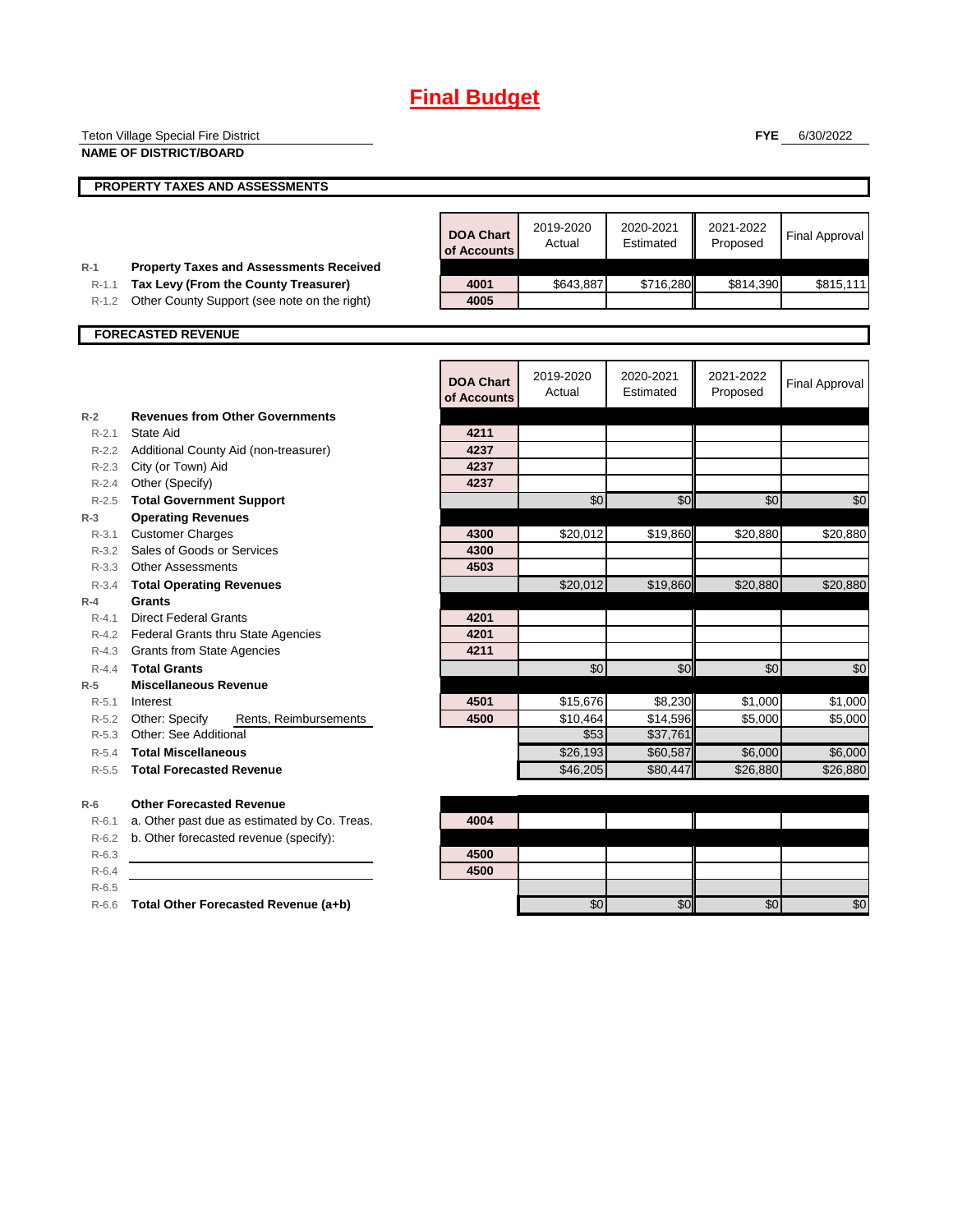#### **FYE** 6/30/2022

#### **CAPITAL OUTLAY BUDGET**

|           |                             | VI AVVVJ |
|-----------|-----------------------------|----------|
| $E-1$     | <b>Capital Outlay</b>       |          |
| $E - 1.1$ | <b>Real Property</b>        | 6201     |
| $E - 1.2$ | Vehicles                    | 6210     |
| $E-1.3$   | Office Equipment            | 6211     |
| $E - 1.4$ | Other (Specify)             |          |
| $E - 1.5$ |                             | 6200     |
| $E - 1.6$ |                             | 6200     |
| $E-1.7$   |                             |          |
| $E - 1.8$ | <b>TOTAL CAPITAL OUTLAY</b> |          |
|           |                             |          |

|           |                             | <b>DOA Chart</b><br>of Accounts | 2019-2020<br>Actual | 2020-2021<br>Estimated | 2021-2022<br>Proposed | Final Approval |
|-----------|-----------------------------|---------------------------------|---------------------|------------------------|-----------------------|----------------|
|           | <b>Capital Outlay</b>       |                                 |                     |                        |                       |                |
| $E - 1.1$ | <b>Real Property</b>        | 6201                            |                     |                        |                       |                |
| $E - 1.2$ | Vehicles                    | 6210                            | \$488,631           | \$8,230                | \$85,000              | \$85,000       |
| $E - 1.3$ | Office Equipment            | 6211                            |                     |                        |                       |                |
| $E - 1.4$ | Other (Specify)             |                                 |                     |                        |                       |                |
| $E-1.5$   |                             | 6200                            |                     |                        |                       |                |
| $E-1.6$   |                             | 6200                            |                     |                        |                       |                |
| $E - 1.7$ |                             |                                 |                     |                        |                       |                |
| $E-1.8$   | <b>TOTAL CAPITAL OUTLAY</b> |                                 | \$488,631           | \$8,230                | \$85,000              | \$85,000       |

#### **ADMINISTRATION BUDGET**

|           |                                      | <b>DOA Chart</b><br>of Accounts | 2019-2020<br>Actual | 2020-2021<br>Estimated | 2021-2022<br>Proposed | <b>Final Approval</b> |
|-----------|--------------------------------------|---------------------------------|---------------------|------------------------|-----------------------|-----------------------|
| $E-2$     | <b>Personnel Services</b>            |                                 |                     |                        |                       |                       |
| $E - 2.1$ | Administrator                        | 7002                            | \$10,672            | \$7,500                | \$10,000              | \$10,000              |
| $E - 2.2$ | Secretary                            | 7003                            |                     |                        |                       |                       |
| $E - 2.3$ | Clerical                             | 7004                            |                     |                        |                       |                       |
| $E - 2.4$ | Other (Specify)                      |                                 |                     |                        |                       |                       |
| $E-2.5$   |                                      | 7005                            |                     |                        |                       |                       |
| $E - 2.6$ |                                      | 7005                            |                     |                        |                       |                       |
| $E - 2.7$ |                                      |                                 |                     |                        |                       |                       |
| $E-3$     | <b>Board Expenses</b>                |                                 |                     |                        |                       |                       |
| $E - 3.1$ | Travel                               | 7011                            |                     |                        |                       |                       |
| $E - 3.2$ | Mileage                              | 7012                            |                     |                        |                       |                       |
| $E - 3.3$ | Other (Specify)                      |                                 |                     |                        |                       |                       |
| $E - 3.4$ |                                      | 7013                            |                     |                        |                       |                       |
| $E - 3.5$ |                                      | 7013                            |                     |                        |                       |                       |
| $E - 3.6$ |                                      |                                 |                     |                        |                       |                       |
| $E-4$     | <b>Contractual Services</b>          |                                 |                     |                        |                       |                       |
| $E - 4.1$ | Legal                                | 7021                            | \$6,195             | \$8,500                | \$10,000              | \$10,000              |
| $E-4.2$   | Accounting/Auditing                  | 7022                            | \$5,893             | \$10,323               | \$10,000              | \$10,000              |
| $E - 4.3$ | Other (Specify)                      |                                 |                     |                        |                       |                       |
| $E-4.4$   |                                      | 7023                            |                     |                        |                       |                       |
| $E-4.5$   |                                      | 7023                            |                     |                        |                       |                       |
| $E-4.6$   |                                      |                                 |                     |                        |                       |                       |
| $E-5$     | <b>Other Administrative Expenses</b> |                                 |                     |                        |                       |                       |
| $E - 5.1$ | <b>Office Supplies</b>               | 7031                            | \$1,311             | \$516                  | \$1,500               | \$1,500               |
| $E - 5.2$ | Office equipment, rent & repair      | 7032                            | \$1,572             | \$0                    | \$1,500               | \$1,500               |
| $E - 5.3$ | Education                            | 7033                            | \$0                 | \$0                    | \$0                   |                       |
| $E - 5.4$ | Registrations                        | 7034                            | \$1,172             | \$250                  | \$1,500               | \$1,500               |
| $E-5.5$   | Other (Specify)                      |                                 |                     |                        |                       |                       |
| $E - 5.6$ |                                      | 7035                            | \$1,800             | \$1,800                | \$1,800               | \$1,800               |
| $E - 5.7$ |                                      | 7035                            | \$0                 | \$0                    | \$0                   |                       |
| $E - 5.8$ | see additional details               |                                 | \$27,053            | \$25,980               | \$33,400              | \$33,400              |
| $E-6$     | <b>TOTAL ADMINISTRATION</b>          |                                 | \$55,668            | \$54,869               | \$69,700              | \$69,700              |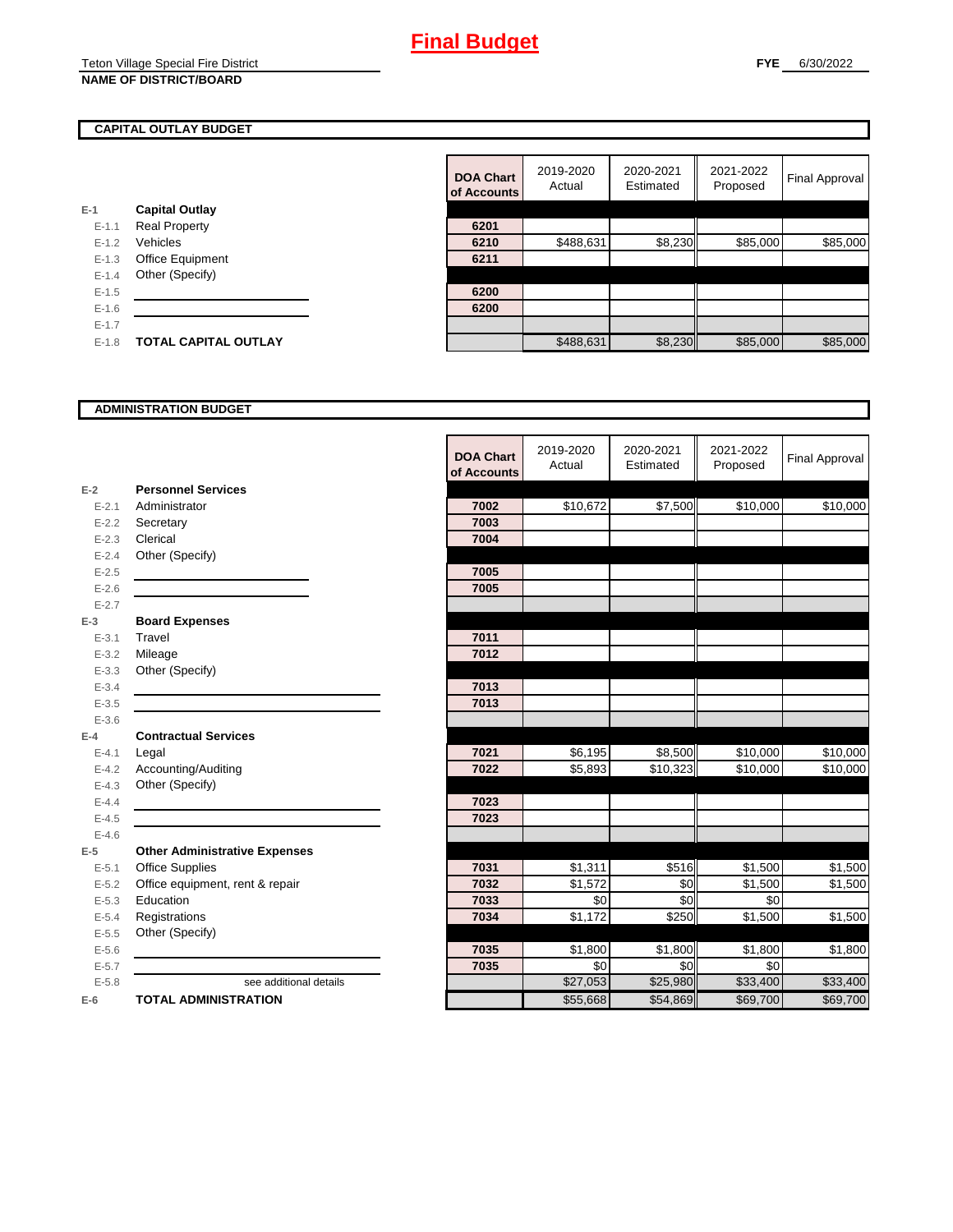#### **OPERATIONS BUDGET**

|            |                                        | <b>DOA Chart</b><br>of Accounts | 2019-2020<br>Actual | 2020-2021<br>Estimated | 2021-2022<br>Proposed | <b>Final Approval</b> |
|------------|----------------------------------------|---------------------------------|---------------------|------------------------|-----------------------|-----------------------|
| $E-7$      | <b>Personnel Services</b>              |                                 |                     |                        |                       |                       |
| $E - 7.1$  | Wages--Operations                      | 7202                            |                     |                        |                       |                       |
| $E - 7.2$  | <b>Service Contracts</b>               | 7203                            |                     |                        |                       |                       |
| $E - 7.3$  | Other (Specify)                        |                                 |                     |                        |                       |                       |
| $E - 7.4$  |                                        | 7204                            |                     |                        |                       |                       |
| $E - 7.5$  |                                        | 7204                            |                     |                        |                       |                       |
| $E - 7.6$  |                                        |                                 |                     |                        |                       |                       |
| $E-8$      | <b>Travel</b>                          |                                 |                     |                        |                       |                       |
| $E - 8.1$  | Mileage                                | 7211                            |                     | \$500                  | \$1,500               | \$1,500               |
| $E - 8.2$  | Other (Specify)                        |                                 |                     |                        |                       |                       |
| $E - 8.3$  |                                        | 7212                            |                     |                        |                       |                       |
| $E - 8.4$  |                                        | 7212                            |                     |                        |                       |                       |
| $E - 8.5$  |                                        |                                 |                     |                        |                       |                       |
| $E-9$      | <b>Operating supplies (List)</b>       |                                 |                     |                        |                       |                       |
| $E - 9.1$  | Fire hoses/extinguishers               | 7220                            | \$455               | \$3,784                | \$8,000               | \$8,000               |
| $E - 9.2$  | <b>Batteries</b>                       | 7220                            | \$1,014             | $\overline{$}2,000$    | \$2,000               | \$2,000               |
| $E - 9.3$  | Bunker gear                            | 7220                            | \$30,261            | \$15,112               | \$7,000               | \$7,000               |
| $E - 9.4$  | Small tools                            | 7220                            | \$12,574            | \$24,000               | \$65,000              | \$65,000              |
| $E - 9.5$  |                                        |                                 | \$183,745           | \$16,916               | \$22,500              | \$22,500              |
| $E-10$     | <b>Program Services (List)</b>         |                                 |                     |                        |                       |                       |
| $E - 10.1$ | Firefighter on call, per call          | 7230                            | \$39,958            | \$39,000               | \$39,000              | \$39,000              |
| $E-10.2$   | Firefighter stipends, chief            | 7230                            | \$104,299           | \$116,150              | \$128,000             | \$128,000             |
| $E-10.3$   | Firefighter training                   | 7230                            | \$10,367            | \$14,000               | \$19,000              | \$19,000              |
| $E-10.4$   | Fire prevention                        | 7230                            | \$1,462             | \$1,000                | \$5,000               | \$5,000               |
| $E-10.5$   |                                        |                                 |                     |                        |                       |                       |
| $E-11$     | <b>Contractual Arrangements (List)</b> |                                 |                     |                        |                       |                       |
| $E-11.1$   | Lease - maintenance bay                | 7400                            | \$4,000             | \$11,000               | \$12,000              | \$12,000              |
| $E-11.2$   |                                        | 7400                            |                     |                        |                       |                       |
| $E-11.3$   |                                        | 7400                            |                     |                        |                       |                       |
| $E - 11.4$ |                                        | 7400                            |                     |                        |                       |                       |
| $E-11.5$   |                                        |                                 |                     |                        |                       |                       |
| $E-12$     | <b>Other operations (Specify)</b>      |                                 |                     |                        |                       |                       |
| $E-12.1$   | Building maint/repair                  | 7450                            | \$7,644             | \$10,500               | \$140,000             | \$140,000             |
| $E-12.2$   | Vehicle maint/gas                      | 7450                            | \$19,890            | \$51,400               | \$22,000              | \$22,000              |
| $E-12.3$   | <b>Equipment testing</b>               | 7450                            | \$3,715             | \$8,000                | \$10,000              | \$10,000              |
| $E-12.4$   | <b>Utilities</b>                       | 7450                            | \$19,163            | \$21,590               | \$25,250              | \$25,250              |
| $E-12.5$   |                                        |                                 |                     |                        |                       |                       |
| $E-13$     | <b>TOTAL OPERATIONS</b>                |                                 | \$438,547           | \$334,952              | \$506,250             | \$506,250             |
|            |                                        |                                 |                     |                        |                       |                       |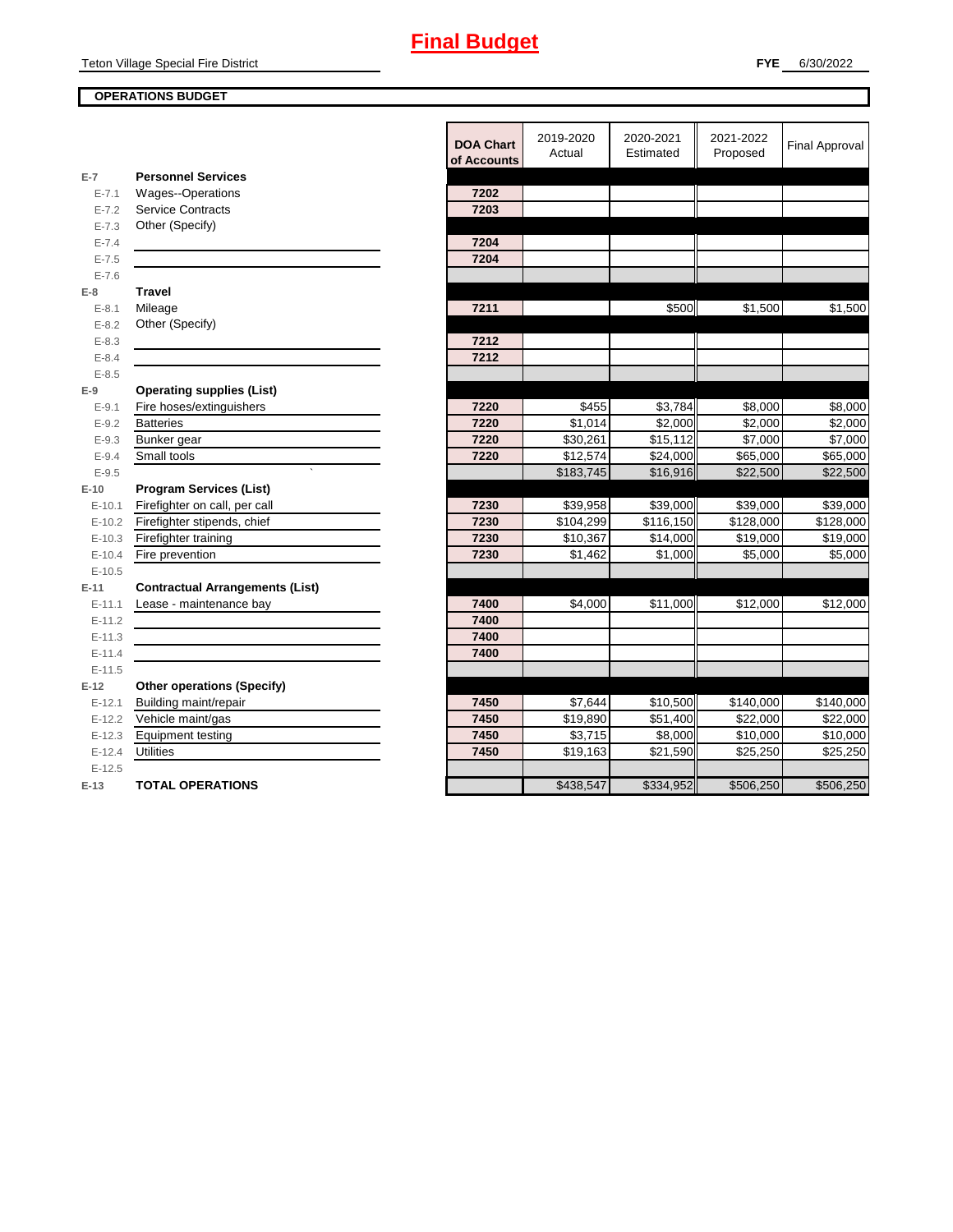Teton Village Special Fire District

#### **INDIRECT COSTS BUDGET**

|          |                              | <b>DOA Chart</b><br>of Accounts | 2019-2020<br>Actual | 2020-2021<br>Estimated | 2021-2022<br>Proposed | <b>Final Approval</b> |
|----------|------------------------------|---------------------------------|---------------------|------------------------|-----------------------|-----------------------|
| $E-14$   | Insurance                    |                                 |                     |                        |                       |                       |
| $E-14.1$ | Liability                    | 7502                            | \$7,817             | \$8,000                | \$9,000               | \$9,000               |
| $E-14.2$ | Buildings and vehicles       | 7503                            | \$10,096            | \$11,545               | \$14,000              | \$14,000              |
| $E-14.3$ | Equipment                    | 7504                            |                     |                        |                       |                       |
| $E-14.4$ | Other (Specify)              |                                 |                     |                        |                       |                       |
| $E-14.5$ | <b>Surety Bonds</b>          | 7505                            | \$450               | \$500                  | \$500                 | \$500                 |
| $E-14.6$ |                              | 7505                            |                     |                        |                       |                       |
| $E-14.7$ |                              |                                 |                     |                        |                       |                       |
| $E-15$   | Indirect payroll costs:      |                                 |                     |                        |                       |                       |
| $E-15.1$ | FICA (Social Security) taxes | 7511                            | \$0                 | \$0                    | \$0                   |                       |
| $E-15.2$ | <b>Workers Compensation</b>  | 7512                            | \$2,240             | \$2,000                | \$2,500               | \$2,500               |
| $E-15.3$ | <b>Unemployment Taxes</b>    | 7513                            | \$0                 | \$0                    | \$0                   |                       |
| $E-15.4$ | Retirement                   | 7514                            | \$3,090             | \$3,755                | \$4,500               | \$4,500               |
| $E-15.5$ | Health Insurance             | 7515                            | \$21,355            | \$25,500               | \$27,000              | \$27,000              |
| $E-15.6$ | Other (Specify)              |                                 |                     |                        |                       |                       |
| $E-15.7$ |                              | 7516                            |                     |                        |                       |                       |
| $E-15.8$ |                              | 7516                            |                     |                        |                       |                       |
| $E-15.9$ |                              |                                 |                     |                        |                       |                       |
|          |                              |                                 |                     |                        |                       |                       |
| $E-17$   | <b>TOTAL INDIRECT COSTS</b>  |                                 | \$45,048            | \$51,300               | \$57,500              | \$57,500              |

### **DEBT SERVICE BUDGET**

| <b>DOA Chart</b><br>of Accounts | 2019-2020<br>Actual | 2020-2021<br>Estimated | 2021-2022<br>Proposed | <b>Final Approval</b> |
|---------------------------------|---------------------|------------------------|-----------------------|-----------------------|
| 6401                            |                     |                        |                       |                       |
| 6410                            |                     |                        |                       |                       |
| 6420                            |                     |                        |                       |                       |
|                                 | 50                  |                        | \$(                   | \$0                   |

| D-1 |  | <b>Debt Service</b> |
|-----|--|---------------------|
|-----|--|---------------------|

D-1.1 Principal

D-1.2 **Interest** 

D-1.3 **Fees** 

**D-2 TOTAL DEBT SERVICE**